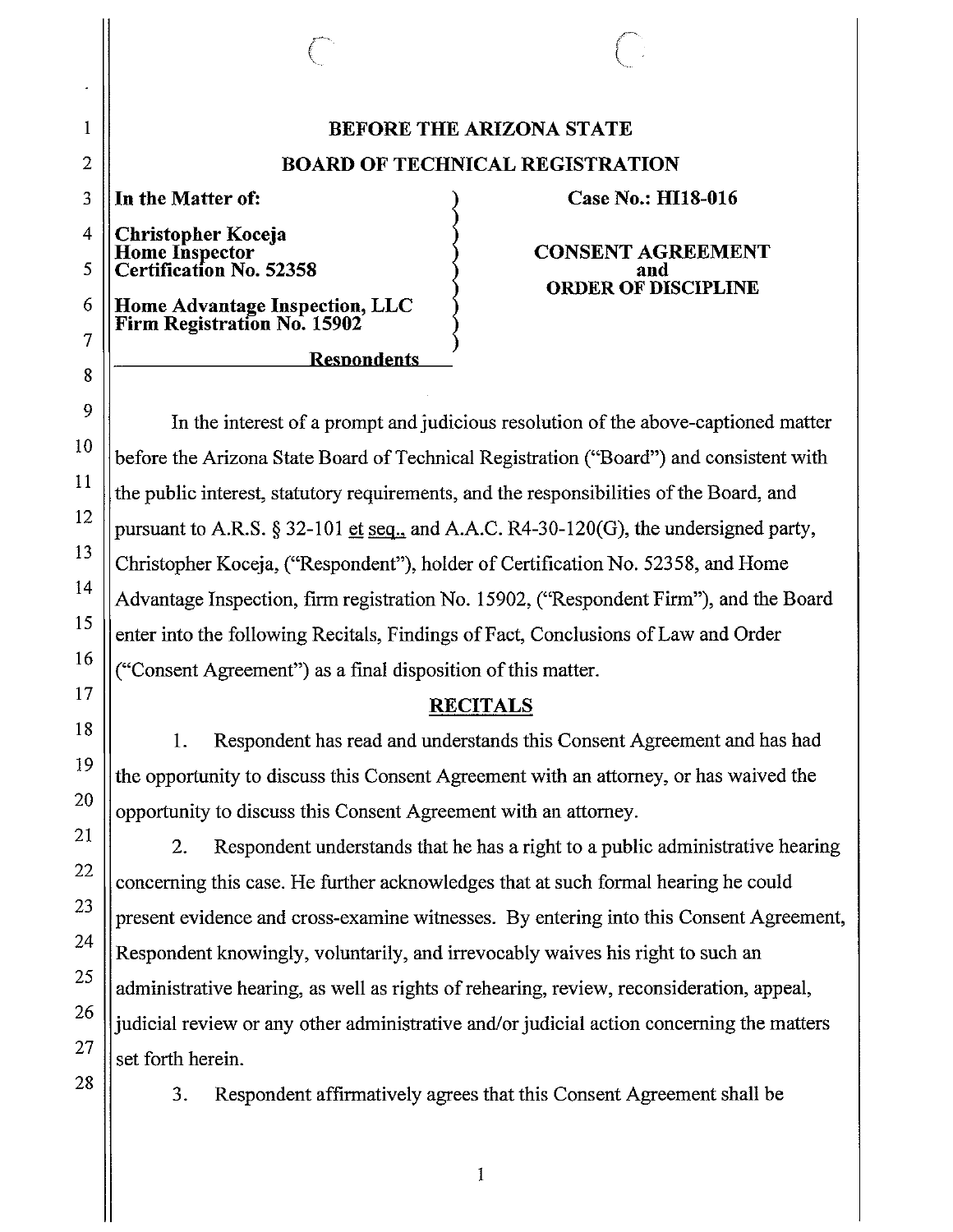1 irrevocable.

2

3

4

5

6

7

8

9

10

11

12

13

14

15

16

17

18

19

20

21

22

23

24

25

26

4. Respondent understands that this Consent Agreement or any part of the agreement may be considered in any future disciplinary action by the Board against him.

5. The Consent Agreement, any record prepared in this matter, all investigative materials prepared or received by the Board and all related exhibits and materials, are public records (as defined in A.R.S. § [41-158.18](https://41-158.18)) upon acceptance by the Board of this Consent Agreement and may be retained in the Board's files pertaining to this matter.

6. Respondent understands this Consent Agreement deals with Board case number HI18-016, involving allegations that Respondent engaged in conduct that would subject him to discipline under the Board's statutes and rules. The investigation into these allegations against Respondent shall be concluded upon the Board's adoption of this Consent Agreement.

7. Respondent understands that this Consent Agreement does not constitute a dismissal or resolution of any other matters currently pending before the Board, if any, and does not constitute any waiver, express or implied, of the Board's statutory authority or jurisdiction regarding any other pending or future investigation, action or proceeding.

8. Respondent also understands that acceptance of this Consent Agreement does not preclude any other agency, subdivision, or officer of this State from instituting any other civil or criminal proceedings with respect to the conduct that is the subject of this Consent Agreement.

9. Respondent acknowledges and agrees that, upon signing this Consent Agreement and returning this document to the Board's Executive Director, he may not revoke his acceptance of the Consent Agreement or make any modifications to the document regardless of whether the Consent Agreement has been signed on behalf of the Board. Any modification to this original document is ineffective and void unless mutually agreed by the parties in writing.

27 28 10. This Consent Agreement is subject to the approval of the Board and is effective only when accepted by the Board and signed on behalf of the Board. If the

2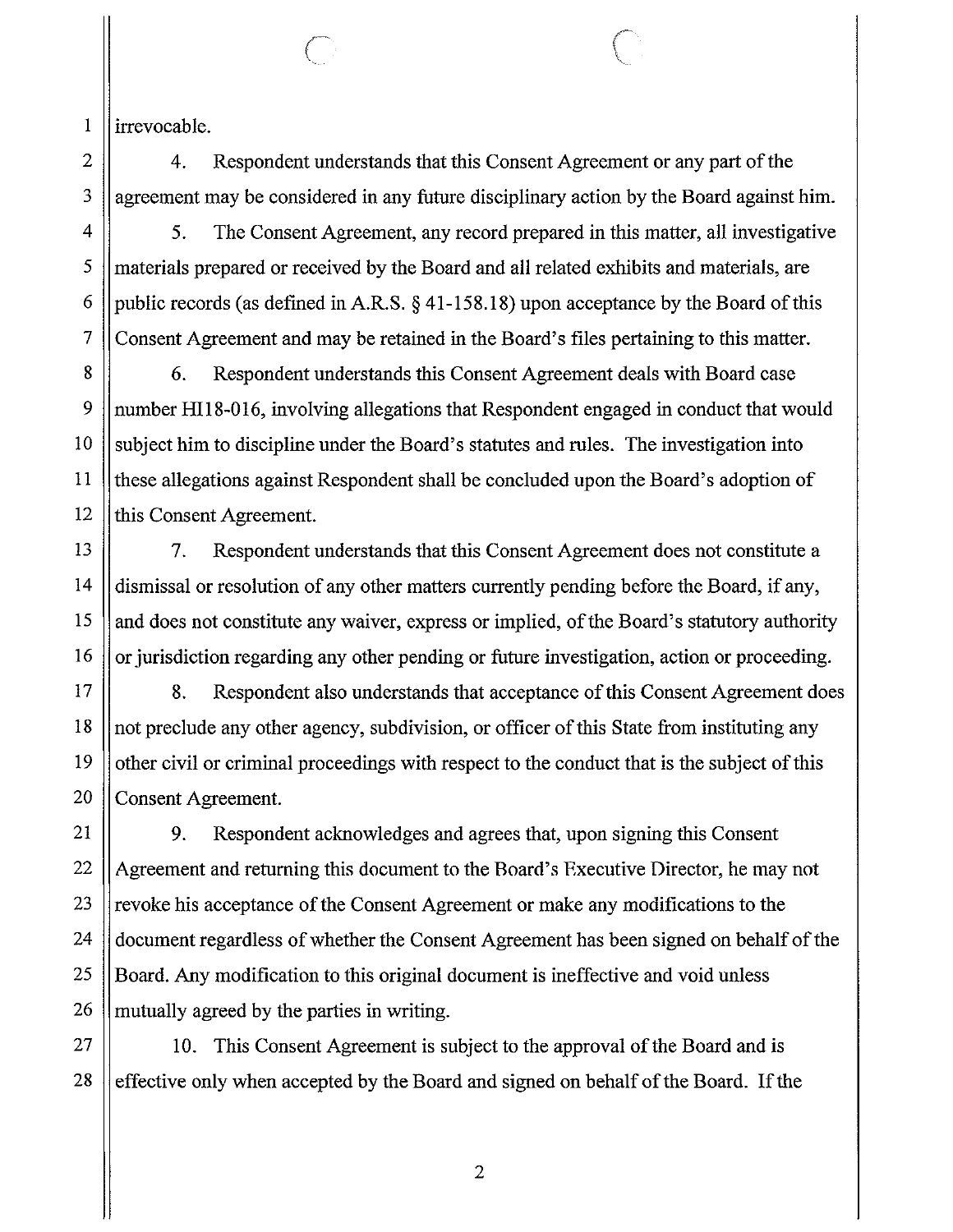Board does not accept this Consent Agreement, the Board retains its authority to hold a formal administrative hearing pursuant to A.R.S. § 32-128(E). In the event that the Board does not approve this Consent Agreement, it is withdrawn and shall be of no evidentiary value and shall not be relied upon nor introduced in any action by any party, except that the parties agree that should the Board reject this Consent Agreement and this case proceeds to hearing, Respondent shall assert no claim that the Board was prejudiced by its review and discussion of this document or any records relating thereto.

 $\mathbb{C}$ 

11. If a court of competent jurisdiction rules that any part of this Consent Agreement is void or otherwise unenforceable, the remainder of the Consent Agreement shall remain in full force and effect.

12. Respondent understands that any violation of this Consent Agreement may result in disciplinary action, including suspension or revocation of the registration under A.R.S. § 32-150.

13. Respondent agrees that the Board will adopt the following Findings of Fact, Conclusions of Law and Order.

**FINDINGS OF FACT** 

1. The Board is the duly constituted authority for the regulation and control of the practice of Home Inspections in the State of Arizona.

2. Respondent is the holder of Arizona Certified Home Inspector No. 52538.

3. Respondents Firm is the holder of Firm Registration No.15902.

4. Between May 31, 2017, and September 21, 2017, Respondent Certification as a Home Inspector was delinquent.

5. Between May 19, 2017, and September 7, 2017, Respondents Firm registration was delinquent.

6. On July 12, 2017, the Respondent performed a home inspection and prepared a home inspection report through Respondent firm, for the property located at 1865 S. Hall Ave, Mesa, AZ.

28 ////

1

2

3

4

5

6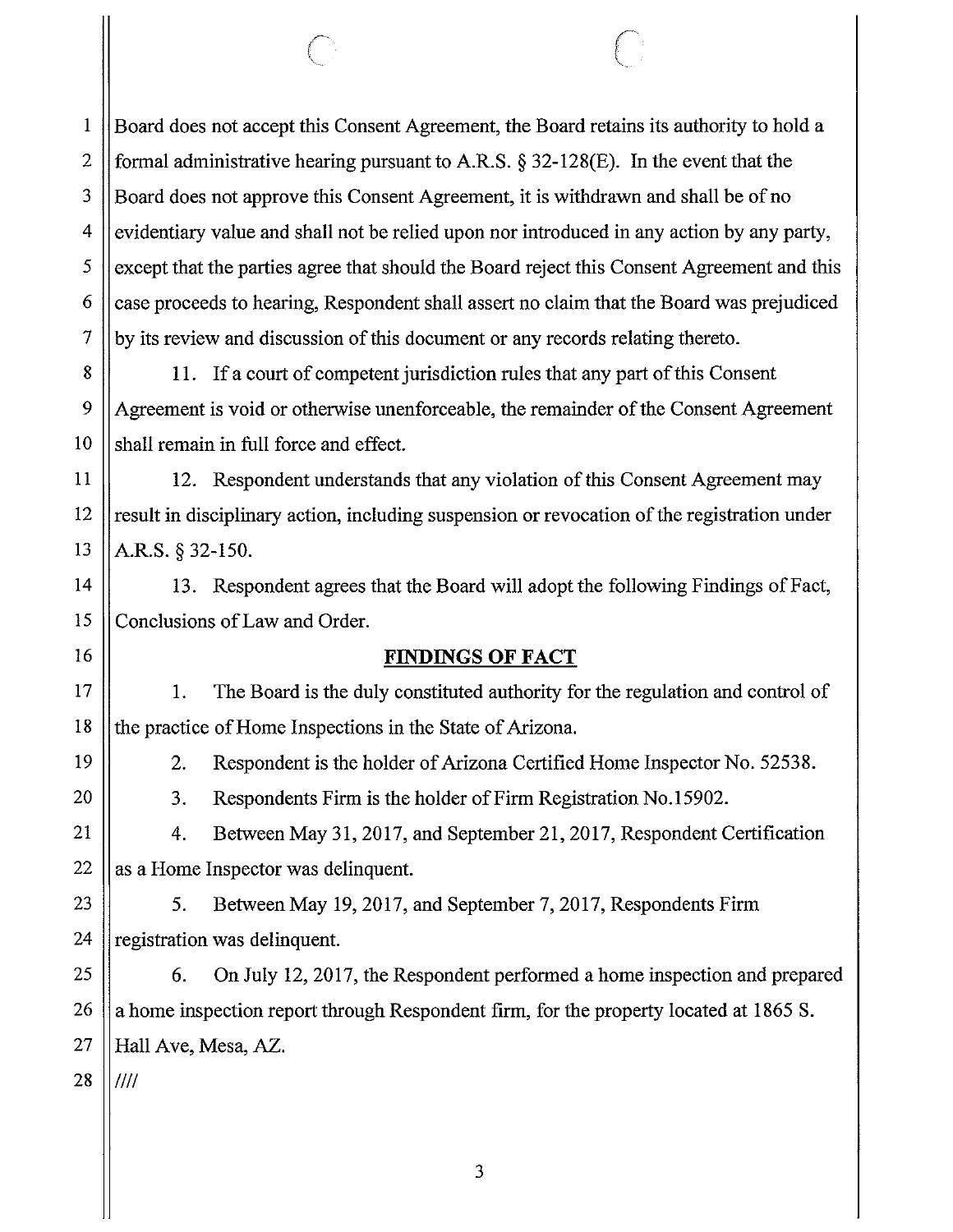7. On October 17, 2017, the Board received a complaint alleging that Respondent failed to conduct a home inspection in accordance with Standards of Professional Practice for Arizona Home Inspectors ("S.O.P.") and while Respondent's Certification was in a delinquent status.

8. On May 31, 2018, an Enforcement Advisory Committee reviewed the case, and found the following:

a. Respondent failed to observe the breakers and or fuses for compatibility and condition as required in S.O.P.# 8.1,

b. Respondent failed to observe on the presence and visible condition of the automatic safety controls as required in S.O.P.# 9.1,

c. Respondent failed to observe and report on the presence of the heating source in each room as required in S.O.P.# 9.1,

d. Respondent failed to observe and report on the condition of the vapor retarder as required in S.O.P.# 12.0".

## **CONCLUSIONS OF LAW**

1. The Board has jurisdiction in this matter pursuant to A.R.S. § 32-101, et seq. 2. The conduct alleged in the Findings of Fact constitutes grounds for discipline pursuant to A.R.S.  $\S 32-128(C)(4)$  as it relates to A.A.C. R4-30-301.0.1, in that Respondent failed to conduct a Home Inspection in accordance with the Standards of Professional Practice for Arizona Home Inspectors.

3. The conduct alleged in the Findings of Fact constitutes grounds for discipline pursuant to A.R.S. § 32-127-(D), A.R.S. § 32-144(£) and A.R.S. 32-145(1), in that Respondent engaged in the practice of Home Inspection on July 12, 2017, while his certification was in a delinquent status.

4. The conduct alleged in the Findings of Facts constitutes grounds for discipline pursuant to A.R.S. § 32-121, and A.R.S. § 32-141(A), in that Respondent Firm conducted a home inspection on July 12, 2017, without registration with the Board. ////

1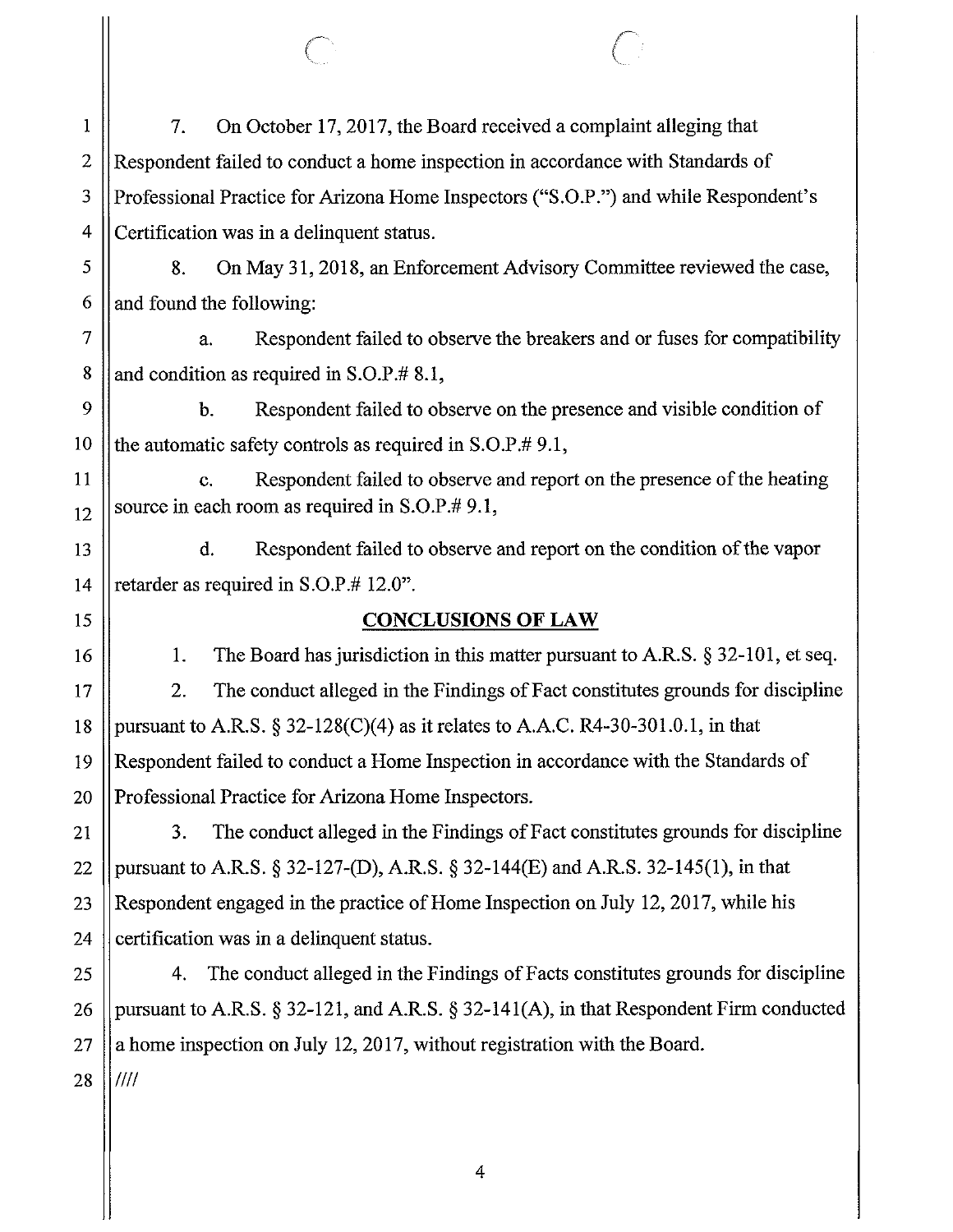#### I **ORDER**

Based on the foregoing Findings of Fact and Conclusions of Law, the Board issues the following Order:

1. LETTER OF REPRIMAND. Respondent is hereby issued a Letter of Reprimand.

2. ADMINISTRATIVE PENALTY. Within sixty (90) days from the effective date of this Consent Agreement, Respondent shall pay an administrative penalty of Five Hundred Dollars (\$500.00) by certified check or money order made payable to the State of Arizona Board of Technical Registration.

10 11 12 13 14 3. COST OF INVESTIGATION. Within sixty (60) days from the effective date of this Consent Agreement, Respondent shall pay the cost of investigation of this case to the Board in the amount of Two Hundred Ninety-Five Dollars (\$295.00) by certified check or money order made payable to the State of Arizona Board of Technical Registration, according to the provisions of A.R.S. § 32-128(H).

15 16 17 18 19 20 4. OBEY ALL LAWS. Respondent shall obey all federal, state and local laws, as well as, all rules governing the practice of Home Inspector in the State of Arizona. The Board shall consider any violation of this paragraph to be a separate violation of the rules and statues governing the Arizona Board of Technical Registration. The Board may also consider Respondent's non-compliance with this Order as a separate violation of A.R.S.  $§$  32-150.

21 22 23 5. EFFECTIVE DATE. The effective date of this Consent Agreement is the date the Respondent and Board sign the Consent Agreement. If the dates are different, the effective date is the later of the two dates.

24 25 6. COSTS OF COMPLIANCE. Respondent shall pay all costs associated with complying with this Consent Agreement.

26 27 28 7. NONCOMPLIANCE. If Respondent violates this Order in any way or fails to fulfill the requirements of this Order, the Board, after giving notice and the opportunity to be heard, may revoke, suspend or take other disciplinary actions against the